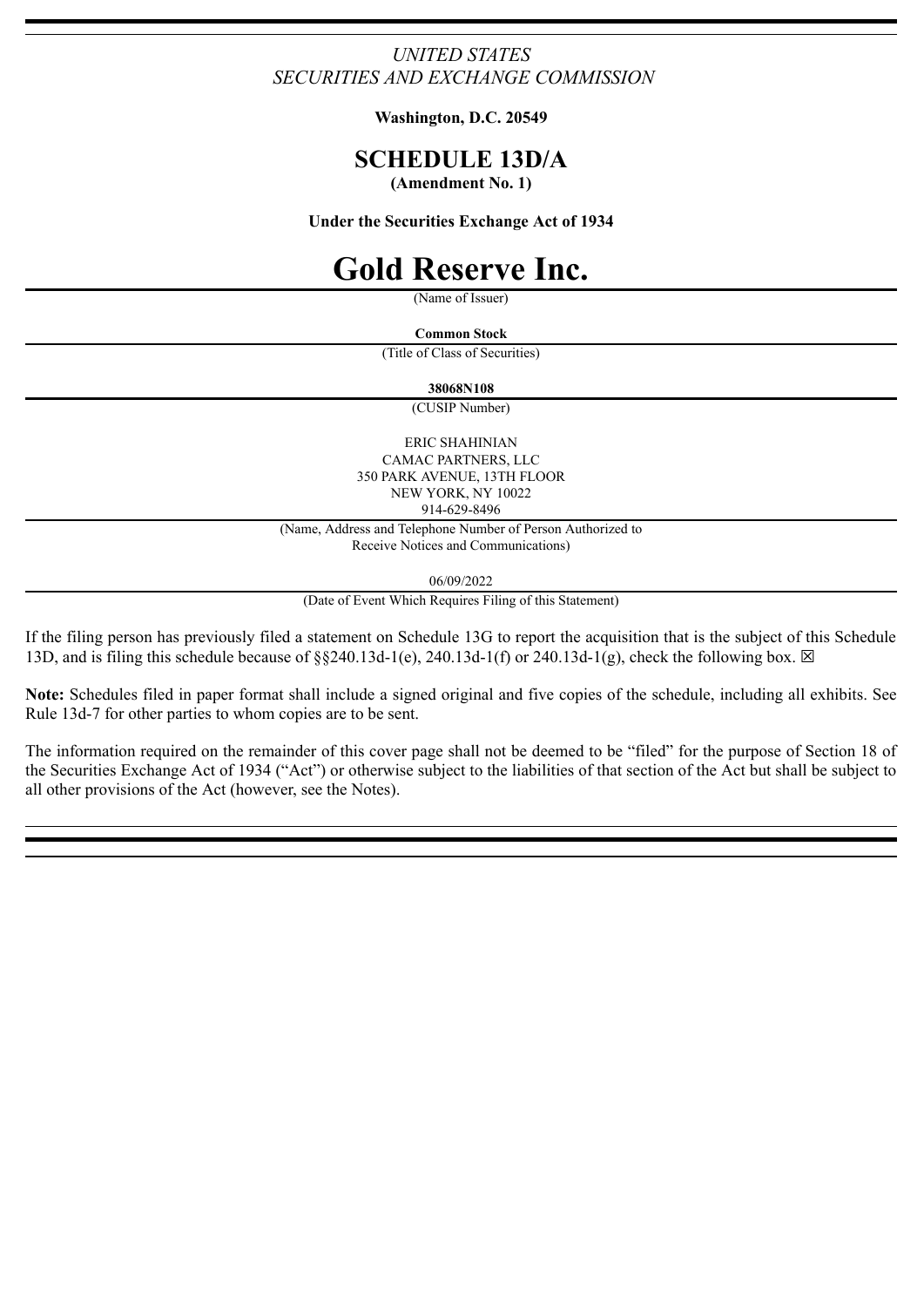|                                                                | <b>NAMES OF REPORTING PERSONS</b>                                                                         |    |                                                                        |        |  |  |
|----------------------------------------------------------------|-----------------------------------------------------------------------------------------------------------|----|------------------------------------------------------------------------|--------|--|--|
| 1                                                              | Camac Partners, LLC                                                                                       |    |                                                                        |        |  |  |
| $\overline{2}$                                                 | <b>CHECK THE APPROPRIATE BOX IF A MEMBER OF A GROUP</b><br>(a)<br>$(b)$ $\square$                         |    |                                                                        |        |  |  |
| $\mathbf{3}$                                                   | <b>SEC USE ONLY</b>                                                                                       |    |                                                                        |        |  |  |
| $\overline{\mathbf{4}}$                                        | <b>SOURCE OF FUNDS (SEE INSTRUCTIONS)</b><br>AF                                                           |    |                                                                        |        |  |  |
| 5                                                              | CHECK BOX IF DISCLOSURE OF LEGAL PROCEEDINGS IS REQUIRED PURSUANT TO ITEM 2(D) OR 2(E)<br>$\Box$          |    |                                                                        |        |  |  |
|                                                                |                                                                                                           |    | <b>CITIZENSHIP OR PLACE OF ORGANIZATION</b>                            |        |  |  |
| 6                                                              | <b>United States</b>                                                                                      |    |                                                                        |        |  |  |
|                                                                |                                                                                                           | 7  | <b>SOLE VOTING POWER</b><br>$\mathbf{0}$<br><b>SHARED VOTING POWER</b> |        |  |  |
| <b>NUMBER OF SHARES</b><br><b>BENEFICIALLY</b>                 |                                                                                                           | 8  | 13,589,272                                                             |        |  |  |
| <b>OWNED BY EACH</b><br><b>REPORTING PERSON</b><br><b>WITH</b> |                                                                                                           | 9  | <b>SOLE DISPOSITIVE POWER</b><br>$\boldsymbol{0}$                      |        |  |  |
|                                                                |                                                                                                           | 10 | <b>SHARED DISPOSITIVE POWER</b><br>13,589,272                          |        |  |  |
| 11                                                             | <b>AGGREGATE AMOUNT BENEFICIALLY OWNED BY EACH REPORTING PERSON</b>                                       |    |                                                                        |        |  |  |
|                                                                | 13,589,272                                                                                                |    |                                                                        |        |  |  |
| 12                                                             | <b>CHECK BOX IF THE AGGREGATE AMOUNT IN ROW (11) EXCLUDES CERTAIN SHARES (SEE</b><br><b>INSTRUCTIONS)</b> |    |                                                                        | $\Box$ |  |  |
|                                                                | PERCENT OF CLASS REPRESENTED BY AMOUNT IN ROW (11)                                                        |    |                                                                        |        |  |  |
| 13                                                             | 13.7%                                                                                                     |    |                                                                        |        |  |  |
| 14                                                             | TYPE OF REPORTING PERSON (SEE INSTRUCTIONS)<br>$00\,$                                                     |    |                                                                        |        |  |  |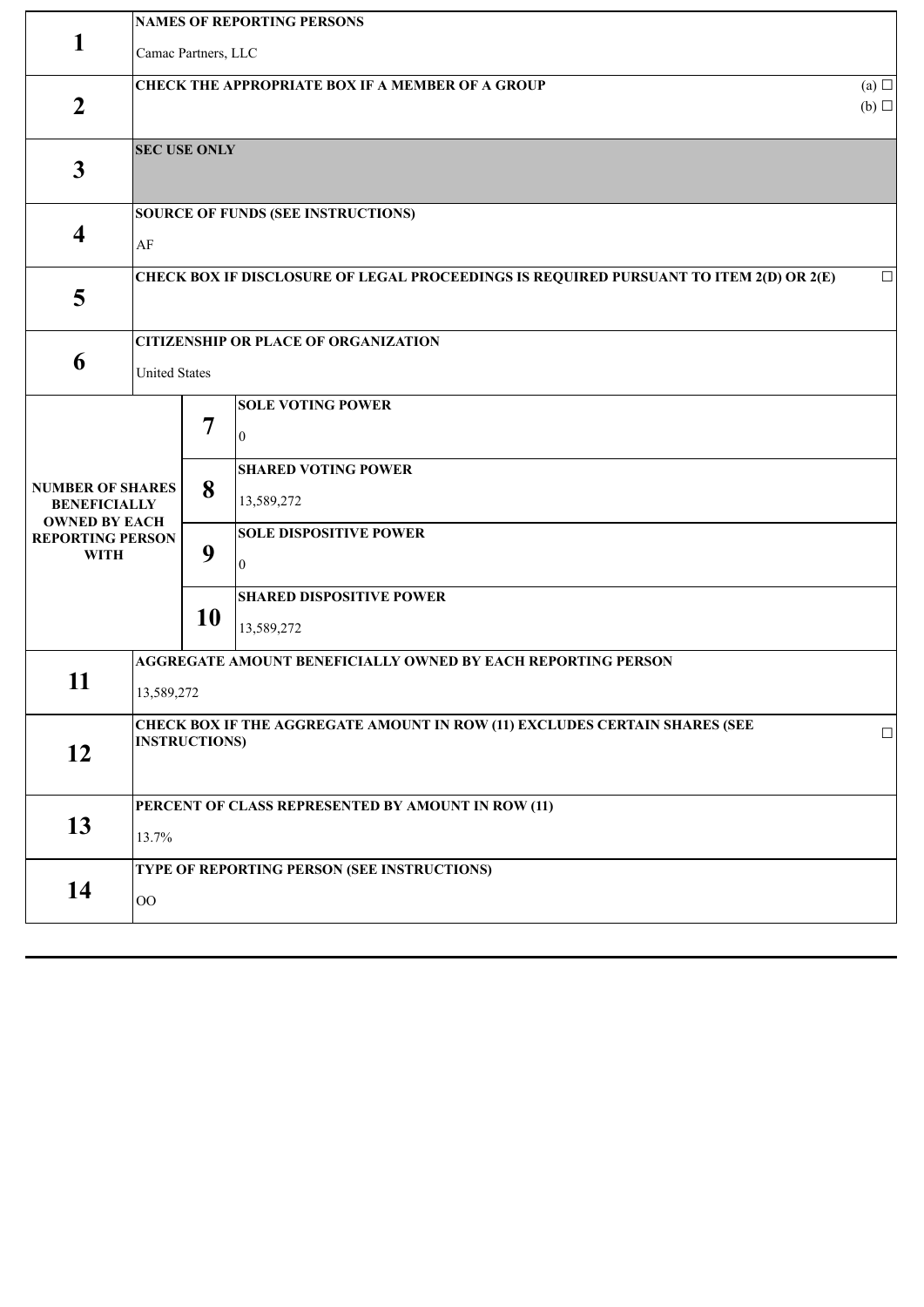|                                                                                                                  | <b>NAMES OF REPORTING PERSONS</b>                                                                                   |                   |                                                                                                                                                                                        |  |  |  |
|------------------------------------------------------------------------------------------------------------------|---------------------------------------------------------------------------------------------------------------------|-------------------|----------------------------------------------------------------------------------------------------------------------------------------------------------------------------------------|--|--|--|
| 1                                                                                                                | Camac Capital, LLC                                                                                                  |                   |                                                                                                                                                                                        |  |  |  |
| $\overline{2}$                                                                                                   | <b>CHECK THE APPROPRIATE BOX IF A MEMBER OF A GROUP</b><br>(a)<br>$(b)$ $\square$                                   |                   |                                                                                                                                                                                        |  |  |  |
| $\mathbf{3}$                                                                                                     | <b>SEC USE ONLY</b>                                                                                                 |                   |                                                                                                                                                                                        |  |  |  |
| $\overline{\mathbf{4}}$                                                                                          | <b>SOURCE OF FUNDS (SEE INSTRUCTIONS)</b><br>$\rm AF$                                                               |                   |                                                                                                                                                                                        |  |  |  |
| 5                                                                                                                | CHECK BOX IF DISCLOSURE OF LEGAL PROCEEDINGS IS REQUIRED PURSUANT TO ITEM 2(D) OR 2(E)<br>$\Box$                    |                   |                                                                                                                                                                                        |  |  |  |
| 6                                                                                                                | <b>CITIZENSHIP OR PLACE OF ORGANIZATION</b><br><b>United States</b>                                                 |                   |                                                                                                                                                                                        |  |  |  |
| <b>NUMBER OF SHARES</b><br><b>BENEFICIALLY</b><br><b>OWNED BY EACH</b><br><b>REPORTING PERSON</b><br><b>WITH</b> |                                                                                                                     | 7<br>8<br>9<br>10 | <b>SOLE VOTING POWER</b><br>$\mathbf{0}$<br><b>SHARED VOTING POWER</b><br>13,589,272<br><b>SOLE DISPOSITIVE POWER</b><br>$\mathbf{0}$<br><b>SHARED DISPOSITIVE POWER</b><br>13,589,272 |  |  |  |
| 11                                                                                                               | AGGREGATE AMOUNT BENEFICIALLY OWNED BY EACH REPORTING PERSON<br>13,589,272                                          |                   |                                                                                                                                                                                        |  |  |  |
| 12                                                                                                               | <b>CHECK BOX IF THE AGGREGATE AMOUNT IN ROW (11) EXCLUDES CERTAIN SHARES (SEE</b><br>$\Box$<br><b>INSTRUCTIONS)</b> |                   |                                                                                                                                                                                        |  |  |  |
| 13                                                                                                               | PERCENT OF CLASS REPRESENTED BY AMOUNT IN ROW (11)<br>13.7%                                                         |                   |                                                                                                                                                                                        |  |  |  |
| 14                                                                                                               | TYPE OF REPORTING PERSON (SEE INSTRUCTIONS)<br>$\rm OO$                                                             |                   |                                                                                                                                                                                        |  |  |  |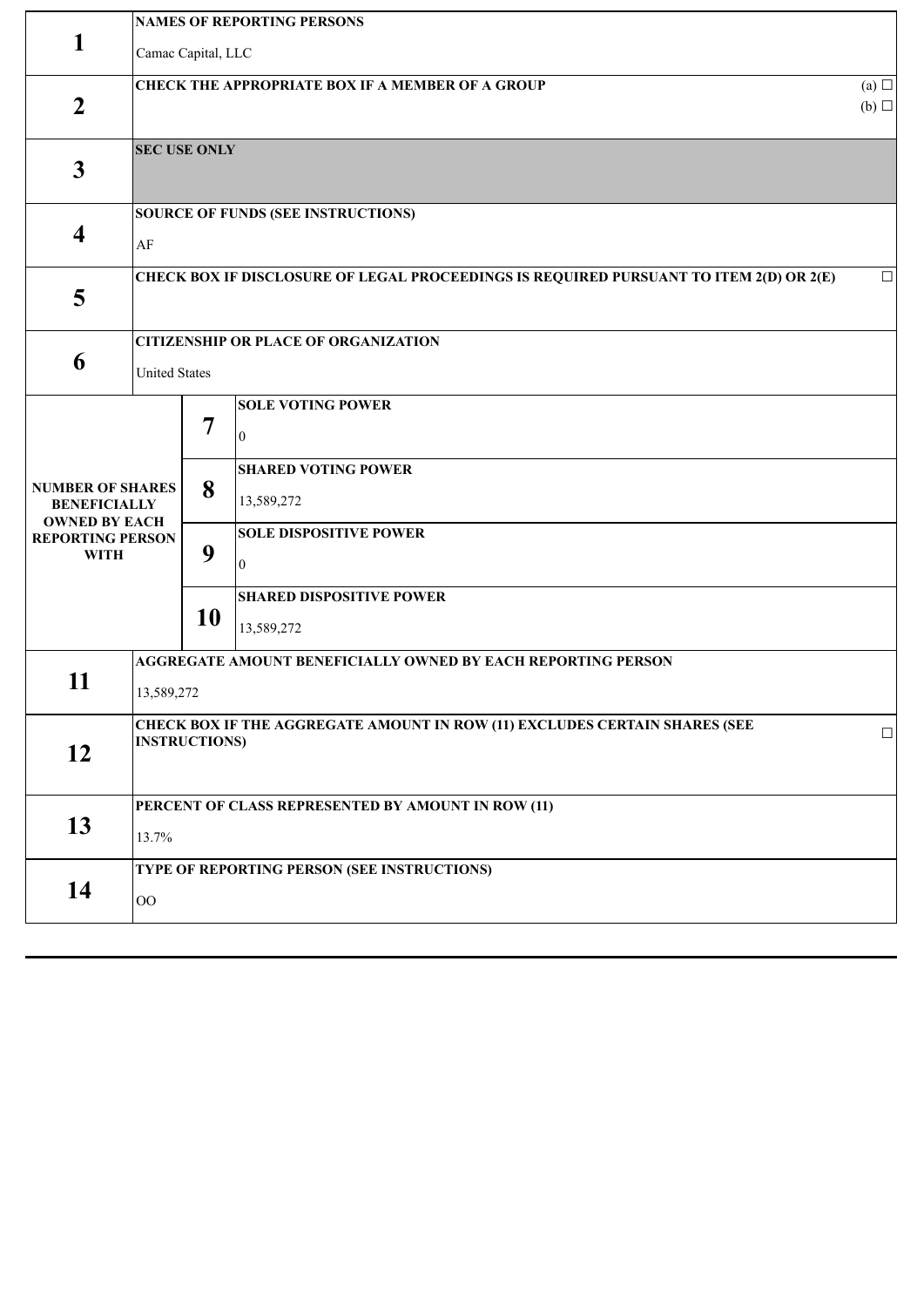|                                                                | <b>NAMES OF REPORTING PERSONS</b>                                                                  |                                                              |                                              |        |  |  |
|----------------------------------------------------------------|----------------------------------------------------------------------------------------------------|--------------------------------------------------------------|----------------------------------------------|--------|--|--|
| 1                                                              | Camac Fund, LP                                                                                     |                                                              |                                              |        |  |  |
| $\boldsymbol{2}$                                               | <b>CHECK THE APPROPRIATE BOX IF A MEMBER OF A GROUP</b><br>(a)<br>$(b)$ $\square$                  |                                                              |                                              |        |  |  |
| $\mathbf{3}$                                                   | <b>SEC USE ONLY</b>                                                                                |                                                              |                                              |        |  |  |
| $\overline{\mathbf{4}}$                                        | SOURCE OF FUNDS (SEE INSTRUCTIONS)<br>WC                                                           |                                                              |                                              |        |  |  |
| 5                                                              | CHECK BOX IF DISCLOSURE OF LEGAL PROCEEDINGS IS REQUIRED PURSUANT TO ITEM 2(D) OR 2(E)<br>$\Box$   |                                                              |                                              |        |  |  |
| 6                                                              | <b>CITIZENSHIP OR PLACE OF ORGANIZATION</b>                                                        |                                                              |                                              |        |  |  |
|                                                                | <b>United States</b>                                                                               |                                                              |                                              |        |  |  |
| <b>NUMBER OF SHARES</b><br><b>BENEFICIALLY</b>                 |                                                                                                    | $\overline{7}$                                               | <b>SOLE VOTING POWER</b><br>$\overline{0}$   |        |  |  |
|                                                                |                                                                                                    | 8                                                            | <b>SHARED VOTING POWER</b><br>8,020,319      |        |  |  |
| <b>OWNED BY EACH</b><br><b>REPORTING PERSON</b><br><b>WITH</b> | 9                                                                                                  |                                                              | <b>SOLE DISPOSITIVE POWER</b><br>10          |        |  |  |
|                                                                |                                                                                                    | 10                                                           | <b>SHARED DISPOSITIVE POWER</b><br>8,020,319 |        |  |  |
| 11                                                             |                                                                                                    | AGGREGATE AMOUNT BENEFICIALLY OWNED BY EACH REPORTING PERSON |                                              |        |  |  |
|                                                                | 8,020,319                                                                                          |                                                              |                                              |        |  |  |
| 12                                                             | CHECK BOX IF THE AGGREGATE AMOUNT IN ROW (11) EXCLUDES CERTAIN SHARES (SEE<br><b>INSTRUCTIONS)</b> |                                                              |                                              | $\Box$ |  |  |
| 13                                                             | PERCENT OF CLASS REPRESENTED BY AMOUNT IN ROW (11)<br>8.1%                                         |                                                              |                                              |        |  |  |
| 14                                                             | TYPE OF REPORTING PERSON (SEE INSTRUCTIONS)<br>${\rm PN}$                                          |                                                              |                                              |        |  |  |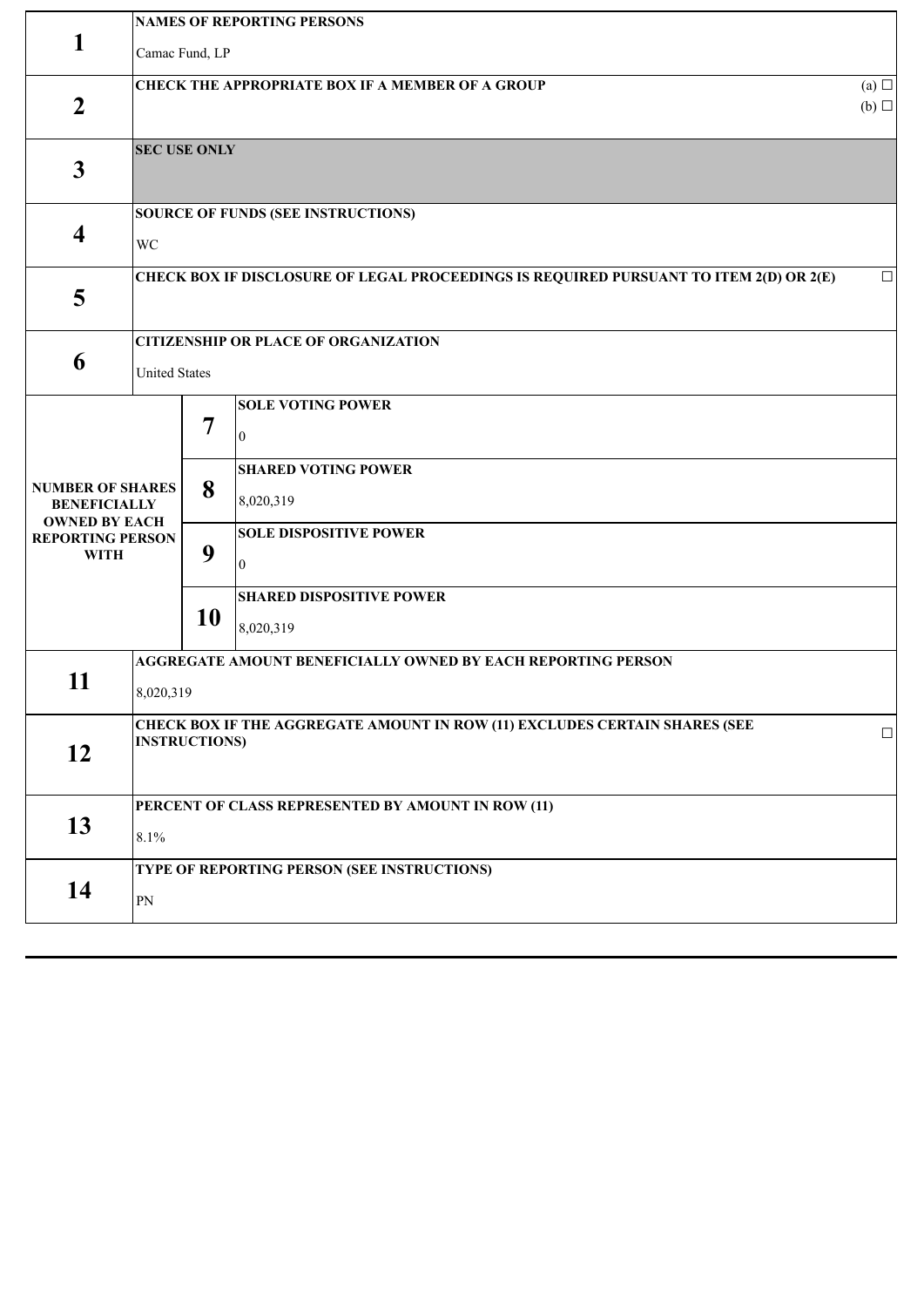|                                                                                                                  | <b>NAMES OF REPORTING PERSONS</b>                                                                         |                   |                                                                                                                                                                                            |        |  |  |
|------------------------------------------------------------------------------------------------------------------|-----------------------------------------------------------------------------------------------------------|-------------------|--------------------------------------------------------------------------------------------------------------------------------------------------------------------------------------------|--------|--|--|
| 1                                                                                                                | Camac Fund II, LP                                                                                         |                   |                                                                                                                                                                                            |        |  |  |
| $\overline{2}$                                                                                                   | <b>CHECK THE APPROPRIATE BOX IF A MEMBER OF A GROUP</b><br>(a) $\Box$<br>$(b)$ $\square$                  |                   |                                                                                                                                                                                            |        |  |  |
| $\mathbf{3}$                                                                                                     | <b>SEC USE ONLY</b>                                                                                       |                   |                                                                                                                                                                                            |        |  |  |
| $\overline{\mathbf{4}}$                                                                                          | <b>SOURCE OF FUNDS (SEE INSTRUCTIONS)</b><br>WC                                                           |                   |                                                                                                                                                                                            |        |  |  |
| 5                                                                                                                | CHECK BOX IF DISCLOSURE OF LEGAL PROCEEDINGS IS REQUIRED PURSUANT TO ITEM 2(D) OR 2(E)<br>$\Box$          |                   |                                                                                                                                                                                            |        |  |  |
| 6                                                                                                                | <b>CITIZENSHIP OR PLACE OF ORGANIZATION</b><br><b>United States</b>                                       |                   |                                                                                                                                                                                            |        |  |  |
| <b>NUMBER OF SHARES</b><br><b>BENEFICIALLY</b><br><b>OWNED BY EACH</b><br><b>REPORTING PERSON</b><br><b>WITH</b> |                                                                                                           | 7<br>8<br>9<br>10 | <b>SOLE VOTING POWER</b><br>$\boldsymbol{0}$<br><b>SHARED VOTING POWER</b><br>5,568,953<br><b>SOLE DISPOSITIVE POWER</b><br>$\overline{0}$<br><b>SHARED DISPOSITIVE POWER</b><br>5,568,953 |        |  |  |
| 11                                                                                                               | <b>AGGREGATE AMOUNT BENEFICIALLY OWNED BY EACH REPORTING PERSON</b><br>5,568,953                          |                   |                                                                                                                                                                                            |        |  |  |
| 12                                                                                                               | <b>CHECK BOX IF THE AGGREGATE AMOUNT IN ROW (11) EXCLUDES CERTAIN SHARES (SEE</b><br><b>INSTRUCTIONS)</b> |                   |                                                                                                                                                                                            | $\Box$ |  |  |
| 13                                                                                                               | PERCENT OF CLASS REPRESENTED BY AMOUNT IN ROW (11)<br>5.6%                                                |                   |                                                                                                                                                                                            |        |  |  |
| 14                                                                                                               | TYPE OF REPORTING PERSON (SEE INSTRUCTIONS)<br>PN                                                         |                   |                                                                                                                                                                                            |        |  |  |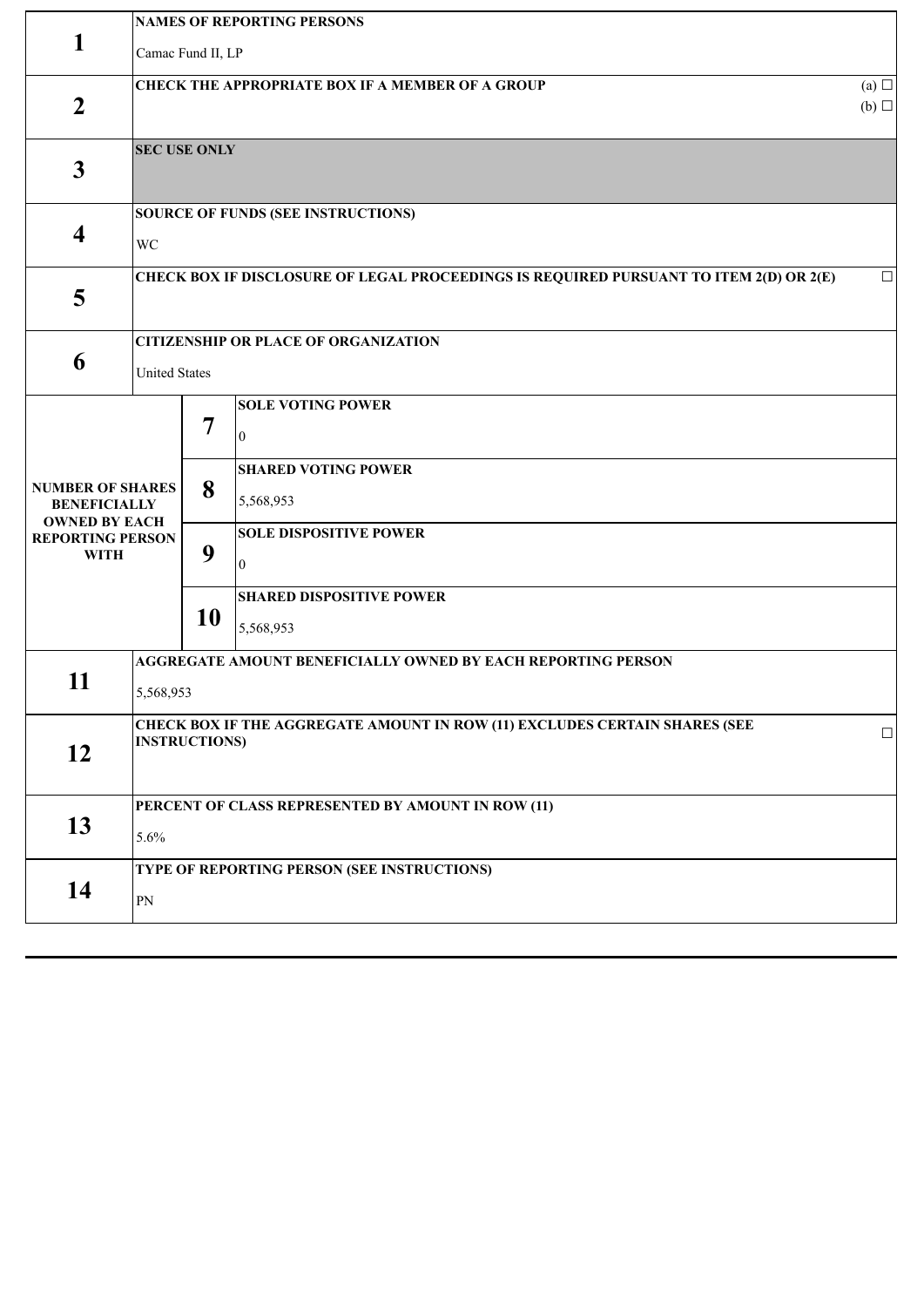|                                                                                                                  | <b>NAMES OF REPORTING PERSONS</b>                                                                            |                   |                                                                                                                                                                                          |  |  |  |
|------------------------------------------------------------------------------------------------------------------|--------------------------------------------------------------------------------------------------------------|-------------------|------------------------------------------------------------------------------------------------------------------------------------------------------------------------------------------|--|--|--|
| 1                                                                                                                | Eric Shahinian                                                                                               |                   |                                                                                                                                                                                          |  |  |  |
| $\overline{2}$                                                                                                   | <b>CHECK THE APPROPRIATE BOX IF A MEMBER OF A GROUP</b><br>(a)<br>$(b)$ $\square$                            |                   |                                                                                                                                                                                          |  |  |  |
| $\mathbf{3}$                                                                                                     | <b>SEC USE ONLY</b>                                                                                          |                   |                                                                                                                                                                                          |  |  |  |
| $\overline{\mathbf{4}}$                                                                                          | <b>SOURCE OF FUNDS (SEE INSTRUCTIONS)</b><br>AF                                                              |                   |                                                                                                                                                                                          |  |  |  |
| 5                                                                                                                | CHECK BOX IF DISCLOSURE OF LEGAL PROCEEDINGS IS REQUIRED PURSUANT TO ITEM 2(D) OR 2(E)<br>$\Box$             |                   |                                                                                                                                                                                          |  |  |  |
|                                                                                                                  |                                                                                                              |                   | <b>CITIZENSHIP OR PLACE OF ORGANIZATION</b>                                                                                                                                              |  |  |  |
| 6                                                                                                                | <b>United States</b>                                                                                         |                   |                                                                                                                                                                                          |  |  |  |
| <b>NUMBER OF SHARES</b><br><b>BENEFICIALLY</b><br><b>OWNED BY EACH</b><br><b>REPORTING PERSON</b><br><b>WITH</b> |                                                                                                              | 7<br>8<br>9<br>10 | <b>SOLE VOTING POWER</b><br>$\mathbf{0}$<br><b>SHARED VOTING POWER</b><br>13,589,272<br><b>SOLE DISPOSITIVE POWER</b><br>$\overline{0}$<br><b>SHARED DISPOSITIVE POWER</b><br>13,589,272 |  |  |  |
| 11                                                                                                               | <b>AGGREGATE AMOUNT BENEFICIALLY OWNED BY EACH REPORTING PERSON</b><br>13,589,272                            |                   |                                                                                                                                                                                          |  |  |  |
| 12                                                                                                               | CHECK BOX IF THE AGGREGATE AMOUNT IN ROW (11) EXCLUDES CERTAIN SHARES (SEE<br>$\Box$<br><b>INSTRUCTIONS)</b> |                   |                                                                                                                                                                                          |  |  |  |
| 13                                                                                                               | PERCENT OF CLASS REPRESENTED BY AMOUNT IN ROW (11)<br>13.7%                                                  |                   |                                                                                                                                                                                          |  |  |  |
| 14                                                                                                               | TYPE OF REPORTING PERSON (SEE INSTRUCTIONS)<br>$\ensuremath{\text{IN}}$                                      |                   |                                                                                                                                                                                          |  |  |  |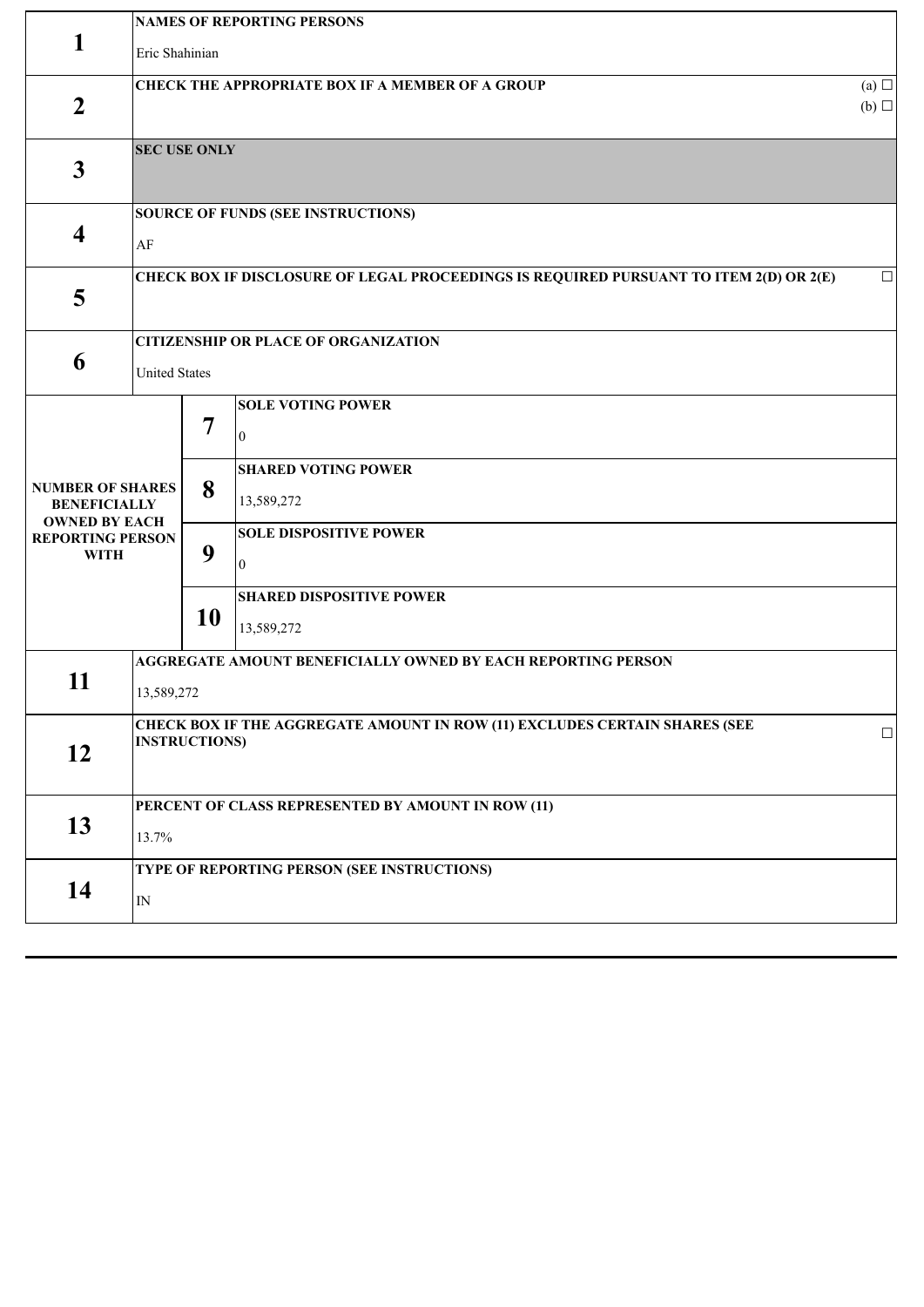#### **Item 1. Security and Issuer**

This Amendment No. 1 (this "Amendment") amends and supplements the Schedule 13D filed with the Securities and Exchange Commission on December 8, 2021 (the "Schedule 13D"), by the Reporting Person with respect to the Common Stock of Gold Reserve Inc. (the "Issuer" or the "Company"). Information reported in the Schedule 13D remains in effect except to the extent that it is amended, restated, or superseded by information contained in this Amendment. Capitalized terms used but not defined in this Amendment have the respective meanings set forth in the Schedule 13D. All references in the Schedule 13D and this Amendment to the "Statement" will be deemed to refer to the Schedule 13D as amended and supplemented by this Amendment.

#### **Item 3. Source and Amount of Funds or Other Consideration**

The Shares purchased by Camac Fund, LP ("Camac Fund") and Camac Fund II, LP ("Camac Fund II") were purchased with working capital (which may, at any given time, include margin loans made by brokerage firms in the ordinary course of business). The aggregate purchase price of the 8,020,319 Shares beneficially owned by Camac Fund is approximately \$13,230,222, including brokerage commissions. The aggregate purchase price of the 5,568,953 Shares beneficially owned by Camac Fund II is approximately \$8,328,956, including brokerage commissions.

## **Item 5. Interest in Securities of the Issuer**

(a) The aggregate percentage of shares of Common Stock reported owned by each person named herein is based upon 99,547,710 shares of Common Stock outstanding, which is the total number of shares of Common Stock reported outstanding as of the Issuer's Quarterly Report on Form 6-K, filed with the Securities and Exchange Commission on May 19, 2022.

As of the close of business on the date hereof, Camac Fund beneficially owned 8,020,319 shares of Common Stock and Camac Fund II beneficially owned 5,568,953 shares of Common Stock.

Percentage: Approximately 8.1% for Camac Fund and 5.6% for Camac Fund II.

(b) By virtue of their respective positions with Camac Fund and Camac Fund II, each of Camac Partners, Camac Capital, and Eric Shahinian may be deemed to have shared power to vote and dispose of the Shares reported owned by Camac Fund.

(c) Schedule A annexed hereto lists all transactions in securities of the Issuer by the Reporting Persons during the past 60 days.

(d) No person other than the Reporting Persons is known to have the right to receive, or the power to direct the receipt of dividends from, or proceeds from the sale of, the shares of Common Stock.

(e) Not applicable.

## **Item 7. Material to be Filed as Exhibits**

Exhibit 99.1 Joint Filing Agreement filed with the Schedule 13(D) on December 8, 2021 and incorporated by reference herein.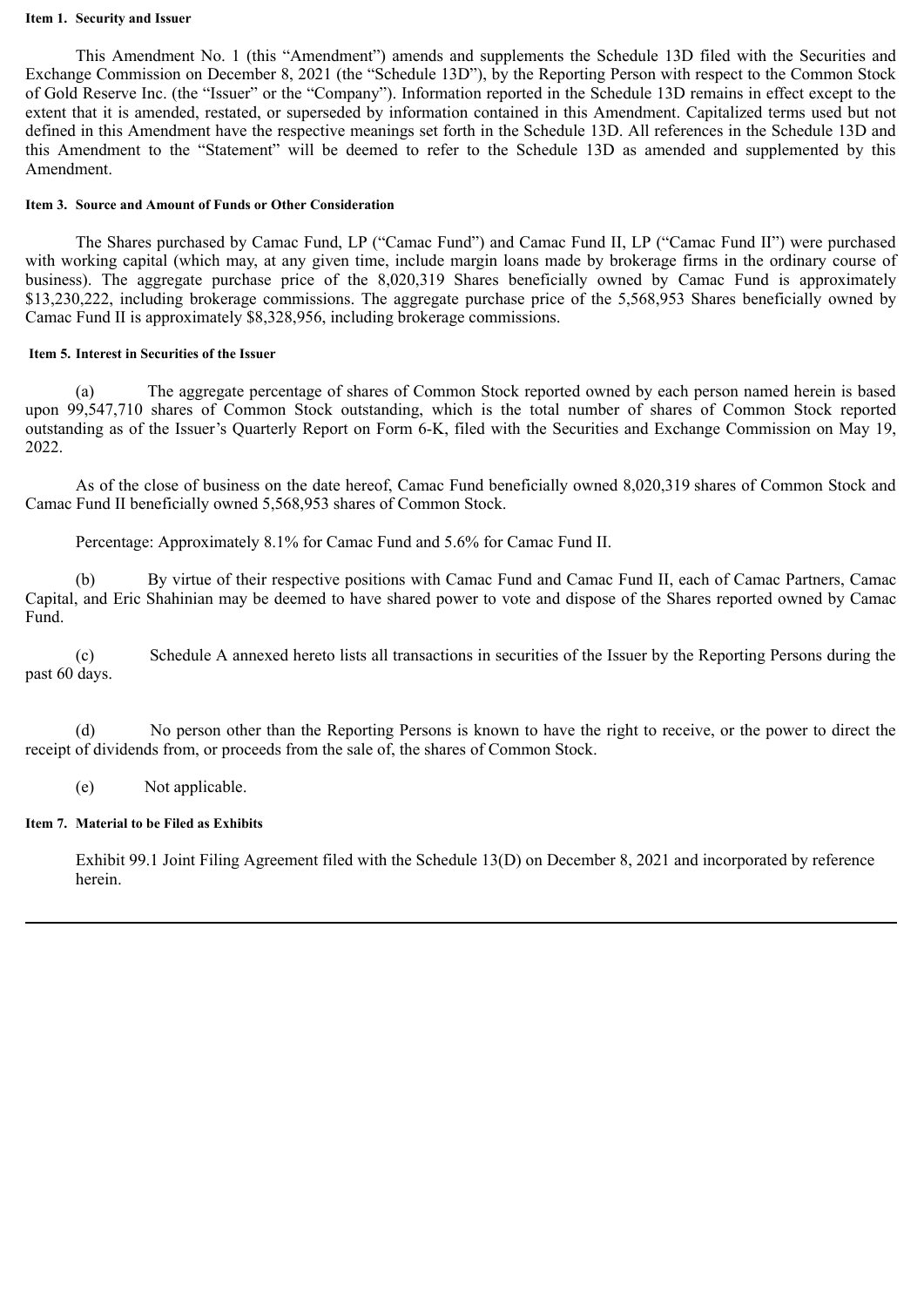## **SIGNATURES**

After reasonable inquiry and to the best of our knowledge and belief, the undersigned certify that the information set forth in this statement is true, complete and correct.

Dated: June 9, 2022

#### **Camac Partners, LLC**

By: Camac Capital, LLC, its manager

By: /s/ Eric Shahinian Eric Shahinian Managing Member

#### **Camac Capital, LLC**

By: /s/ Eric Shahinian Eric Shahinian Managing Member

By: /s/ Eric Shahinian Eric Shahinian

#### **Camac Fund, LP**

By: Camac Capital, LLC, its general partner

By: /s/ Eric Shahinian Eric Shahinian Managing Member

## **Camac Fund II, LP**

By: Camac Capital, LLC, its general partner

By: /s/ Eric Shahinian Eric Shahinian Managing Member